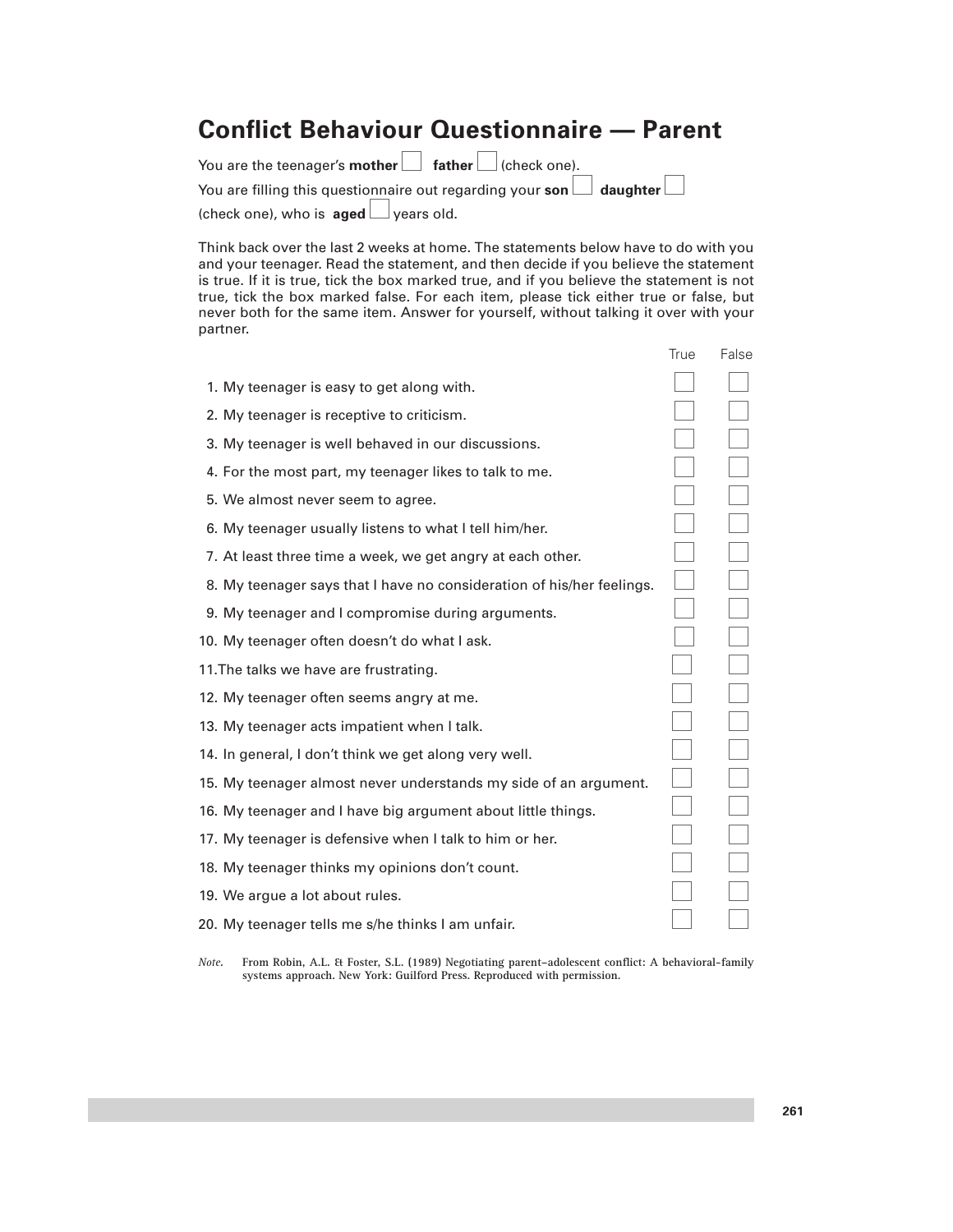## **Conflict Behaviour Questionnaire — Adolescent to complete (for Mother)**

Think back over the last 2 weeks at home. The statements below have to do with you and your mother. Read the statement, and then decide if you believe the statement is true. If it is true, tick the box marked true, and if you believe the statement is not true, tick the box marked false. For each item, please tick either true or false, but never both for the same item. Please answer all items. Your answers will not be shown to your parents if you don't want them to be. Please put the completed form in the envelope provided and give it to your parents to bring back to their next group session.

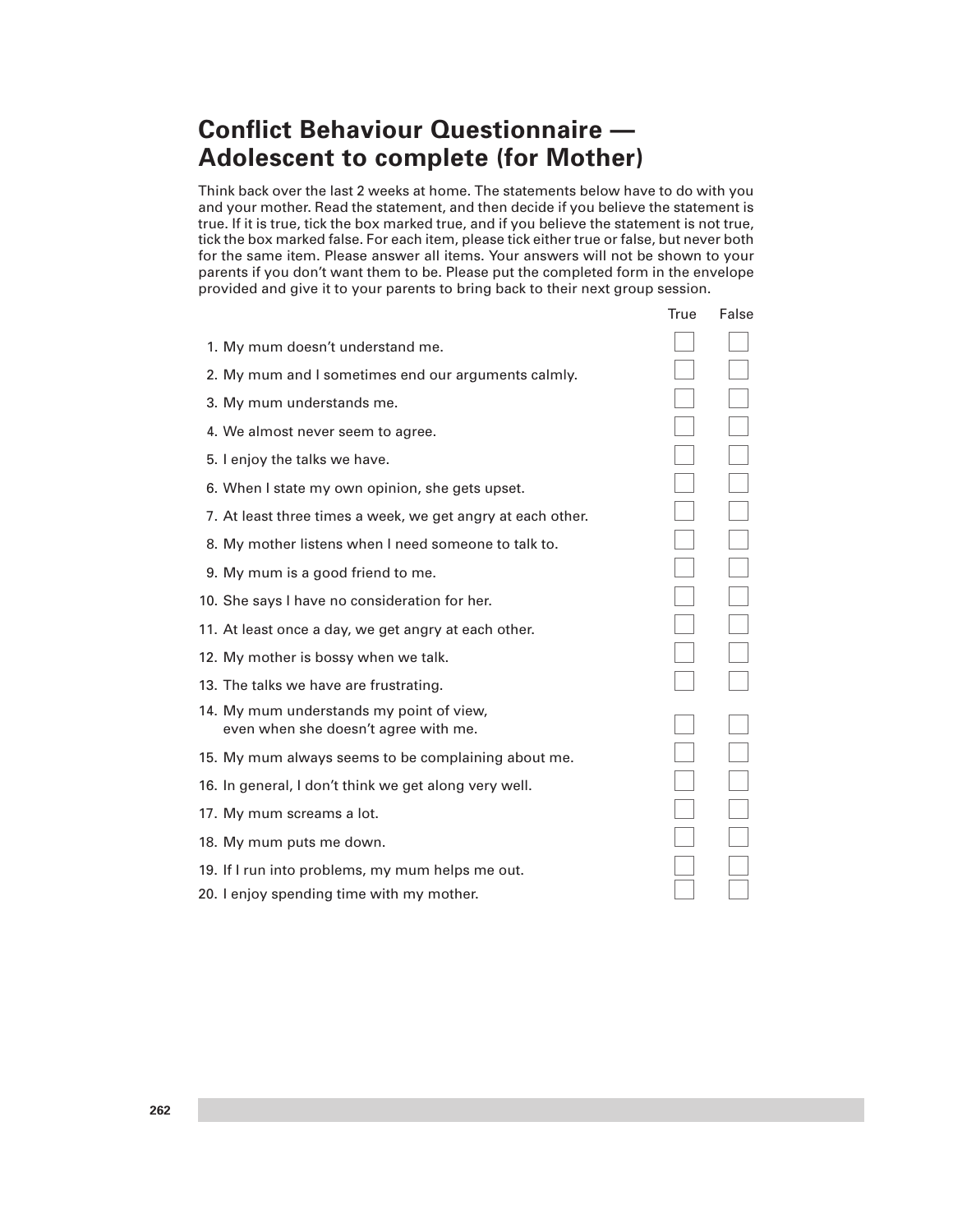## **Conflict Behaviour Questionnaire — Adolescent to complete (for Father)**

Think back over the last 2 weeks at home. The statements below have to do with you and your father. Read the statement, and then decide if you believe the statement is true. If it is true, tick the box marked true, and if you believe the statement is not true, tick the box marked false. For each item, please tick either true or false, but never both for the same item. Your answers will not be shown to your parents if you don't want them to be. Please put the completed form in the envelope provided and give it to your parents to bring back to their next group session.

- the control of the control of the control of the control of the control of the control of the control of the c 1. My dad doesn't understand me. 2. My dad and I sometimes end our arguments calmly. 3. My dad understands me. 4. We almost never seem to agree. 5. I enjoy the talks we have. 6. When I state my own opinion, he gets upset. 7. At least three times a week, we get angry at each other. 8. My father listens when I need someone to talk to. 9. My dad is a good friend to me. 10. He says I have no consideration for him. 11. At least once a day, we get angry at each other. 12. My father is bossy when we talk. 13. The talks we have are frustrating. 14. My dad understands my point of view, even when he doesn't agree with me. 15. My dad always seems to be complaining about me. 16. In general, I don't think we get along very well. 17. My dad screams a lot. 18. My dad puts me down. 19. If I run into problems, my dad helps me out.
- 20. I enjoy spending time with my father.